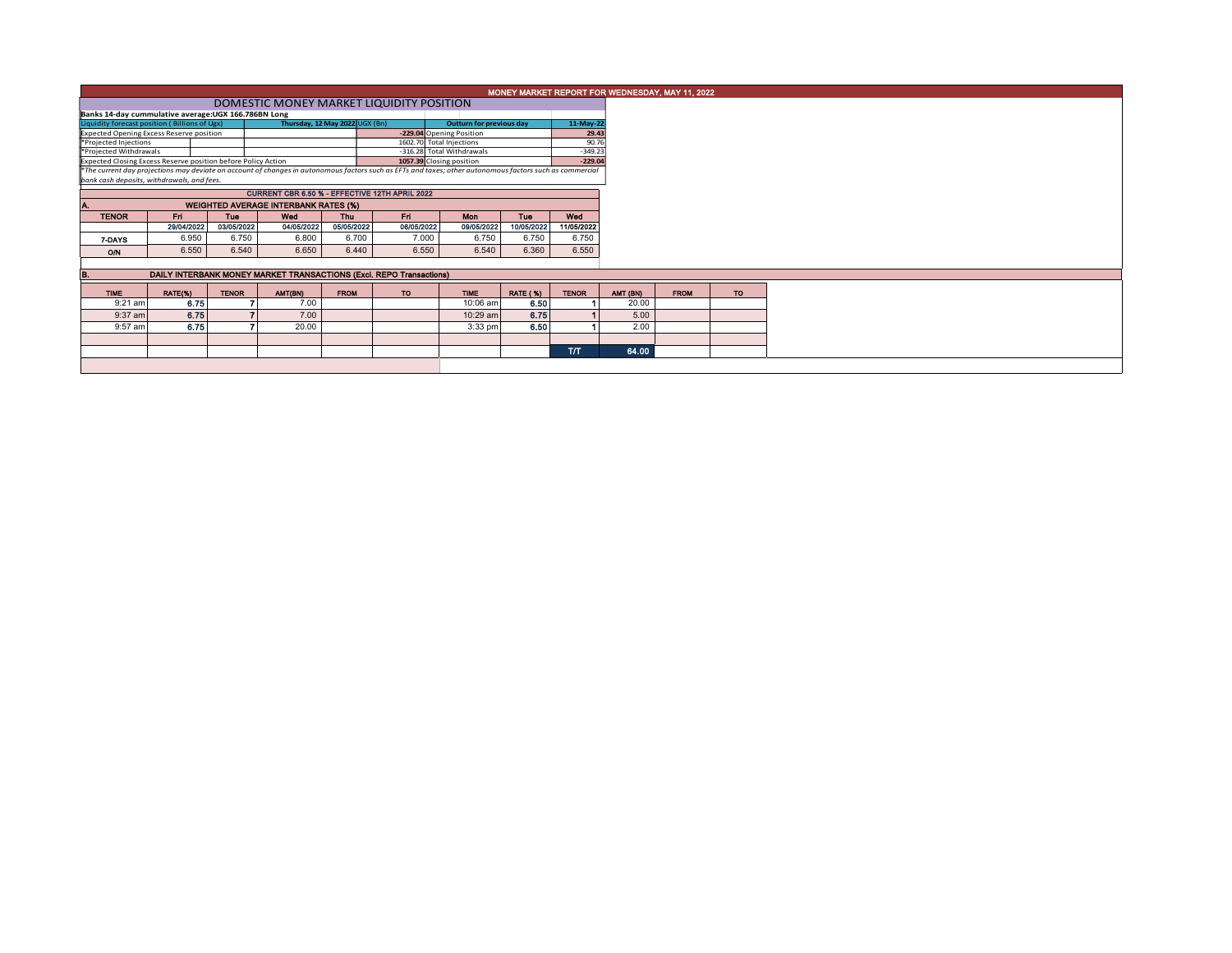CBR AND THE 7- DAY WAR INTERBANK RATES

14/04/2022 19/04/2022 20/04/2022 21/04/2022 22/04/2022 25/04/2022 26/04/2022 27/04/2022 28/04/2022 29/04/2022 03/05/2022 04/05/2022 05/05/2022 06/05/2022 10/05/2022 11/05/2022 11/05/2022

• Overnight WAR = 7-day WAR CBR rate - Upper bound - Lower bound

| MONETARY POLICY OPERATIONS MATURITIES PROFILE: (12-MAY- 2022 TO 08-DECEMBER- 2022)<br>D.     |                                                          |           |             |             |                          |             |             |             |             |             |              |           |          |  |
|----------------------------------------------------------------------------------------------|----------------------------------------------------------|-----------|-------------|-------------|--------------------------|-------------|-------------|-------------|-------------|-------------|--------------|-----------|----------|--|
| DATE:                                                                                        | <b>THUR</b><br><b>THUR</b><br><b>THUR</b><br><b>THUR</b> |           | <b>THUR</b> | <b>THUR</b> |                          | <b>THUR</b> | <b>THUR</b> | <b>THUR</b> | <b>THUR</b> | <b>THUR</b> | <b>TOTAL</b> |           |          |  |
|                                                                                              | 12-May-22                                                | 26-May-22 | 02-Jun-22   | 09-Jun-22   | 23-Jun-22                | 30-Jun-22   | 07-Jul-22   | 28-Jul-22   | 04-Aug-22   | 18-Aug-22   | 10-Nov-22    | 08-Dec-22 |          |  |
| <b>REPO</b>                                                                                  | .448.21                                                  |           |             |             | $\overline{\phantom{a}}$ |             | -           |             | -           |             | -            |           | 1.448.21 |  |
| <b>REV REPO</b>                                                                              | -                                                        |           |             |             |                          |             | -           |             |             |             |              |           |          |  |
| <b>BOU BILL/DEPO A</b>                                                                       | 16.10                                                    | 70.60     | 304.20      | 215.03      | 69.70                    | 26.03       | 48.05       | 41.06       | 33.00       | 26.60       | 15.00        | 22.13     | 887.51   |  |
| <b>TOTALS</b>                                                                                | 1.464.31                                                 | 70.60     | 304.20      | 215.03      | 69.70                    | 26.03       | 48.05       | 41.06       | 33.00       | 26.60       | 15.00        | 22.13     | 2.335.72 |  |
| Total O/S Deposit Auction & BOU Bill balances held by BOU up to 08 December 2022: UGX 888 BN |                                                          |           |             |             |                          |             |             |             |             |             |              |           |          |  |
| Total O/S Repo, Reverse Repo, BOU Bill balances held by BOU: UGX 2,336 BN                    |                                                          |           |             |             |                          |             |             |             |             |             |              |           |          |  |

9.500<br>
9.000<br>
8.500<br>
7.500<br>
7.000<br>
6.500<br>
5.500<br>
5.500<br>
4.500<br>
4.500

| (EI) STOCK OF TREASURY SECURITIES |                                                                                       |                    |                  |                 | <b>EID</b><br><b>MONETARY POLICY MARKET OPERATIONS</b> |                   |               |            |              |              |  |  |  |
|-----------------------------------|---------------------------------------------------------------------------------------|--------------------|------------------|-----------------|--------------------------------------------------------|-------------------|---------------|------------|--------------|--------------|--|--|--|
|                                   | LAST TBIILS ISSUE DATE: 27-APRIL-2022                                                 |                    |                  |                 | (VERTICAL REPOS, REV-REPOS & BOU BILL)                 |                   |               |            |              |              |  |  |  |
|                                   | On-the-run O/S T-BILL STOCKs (Bns-UGX)                                                |                    | 5.755.42         | 12/05/2022      | OMO                                                    | <b>ISSUE DATE</b> | <b>AMOUNT</b> | <b>WAR</b> | <b>RANGE</b> | <b>TENOR</b> |  |  |  |
|                                   | On-the-run O/S T-BONDSTOCKs(Bns-UGX)                                                  |                    | 21.811.82        | 12/05/2022 REPO |                                                        | $07-Apr$ -        | 253.00        | 6.500      |              |              |  |  |  |
| TOTAL TBILL & TBOND STOCK- UGX    |                                                                                       |                    | 27,567.24        |                 | <b>REPO</b>                                            | 11-Apr            | 383.00        | 6.500      |              |              |  |  |  |
| Q/S=Outstanding                   |                                                                                       |                    |                  |                 | <b>REPO</b>                                            | $14-Apr$ -        | 393.00        | 6.500      |              |              |  |  |  |
| <b>MATURITY</b>                   | <b>TOTAL STOCK</b>                                                                    | YTM (%)            | <b>CHANGE IN</b> |                 | <b>BOU BILL</b>                                        | $14-Apr$          | 5.98          | 7.104      |              | 28           |  |  |  |
|                                   | (BN UGX)                                                                              | <b>AT CUT OFF*</b> | <b>YTM</b> (+/-) |                 | <b>BOU BILL</b>                                        | $14-Apr$ -        | 212.71        | 7.109      |              | 56           |  |  |  |
| 91                                | 101.02                                                                                | 6.601              | 0.100            |                 | <b>BOU BILL</b>                                        | 14-Apr            | 47.25         | 7.357      |              | 84           |  |  |  |
| 182                               | 369.86                                                                                | 8.489              | 0.357            |                 | <b>REPO</b>                                            | $19-Apr$ -        | 182.00        | 6.500      |              |              |  |  |  |
| 364                               | 5.284.54                                                                              | 9.180              | $-0.410$         |                 | <b>REPO</b>                                            | 22-Apr            | 195.00        | 6.500      |              |              |  |  |  |
| 2YR                               | 595.21                                                                                | 11.000             | 1.000            |                 | <b>REPO</b>                                            | $25-Apr$          | 195.00        | 6.500      |              |              |  |  |  |
| 3YR.                              | $\overline{\phantom{a}}$                                                              | 12.090             | $-1.010$         |                 | <b>REPO</b>                                            | 26-Apr            | 172.00        | 6,500      |              |              |  |  |  |
| 5YR.                              | 1.119.91                                                                              | 14,390             | 1.390            |                 | <b>REPO</b>                                            | $27-Apr$          | 189.00        | 6,500      |              |              |  |  |  |
| 10YR                              | 10.689.66                                                                             | 14.000             | 0.261            |                 | <b>REPO</b>                                            | 28-Apr            | 305.00        | 6.500      |              |              |  |  |  |
| 15YR                              | 9.181.69                                                                              | 14.390             | $-1.510$         |                 | <b>BOU BILL</b>                                        | 28-Apr            | 50.03         | 6.906      |              | 28           |  |  |  |
| 20YR                              | 225.35                                                                                | 15,900             | 0.400            |                 | <b>BOU BILL</b>                                        | 28-Apr            | 68.95         | 7.103      |              | 56           |  |  |  |
|                                   | Cut OFF is the lowest price/ highest yield that satisfies the auction awarded amount. |                    |                  |                 | <b>REPO</b>                                            | $04$ -May         | 126.00        | 6.500      |              |              |  |  |  |
|                                   |                                                                                       |                    |                  |                 | <b>REPO</b>                                            | $05$ -May         | 579.00        | 6.500      |              |              |  |  |  |
|                                   |                                                                                       |                    |                  |                 | <b>BOU BILL</b>                                        | $05$ -May         | 292.63        | 6.998      |              | 28           |  |  |  |
|                                   |                                                                                       |                    |                  |                 | <b>BOU BILL</b>                                        | $05$ -May         | 25.75         | 7.103      |              | 56           |  |  |  |
|                                   |                                                                                       |                    |                  |                 | <b>BOU BILL</b>                                        | 05-May -          | 40.38         | 7.348      |              | 84           |  |  |  |
|                                   |                                                                                       |                    |                  |                 | <b>REPO</b>                                            | $06$ -May         | 234.00        | 6.500      |              |              |  |  |  |
|                                   |                                                                                       |                    |                  |                 | <b>REPO</b>                                            | $09$ -May         | 354.00        | 6.500      |              |              |  |  |  |
|                                   |                                                                                       |                    |                  |                 | <b>REPO</b>                                            | $10$ -May -       | 280.00        | 6.500      |              |              |  |  |  |
|                                   |                                                                                       |                    |                  |                 |                                                        |                   |               |            |              |              |  |  |  |

WAR-Weighted Average Rate